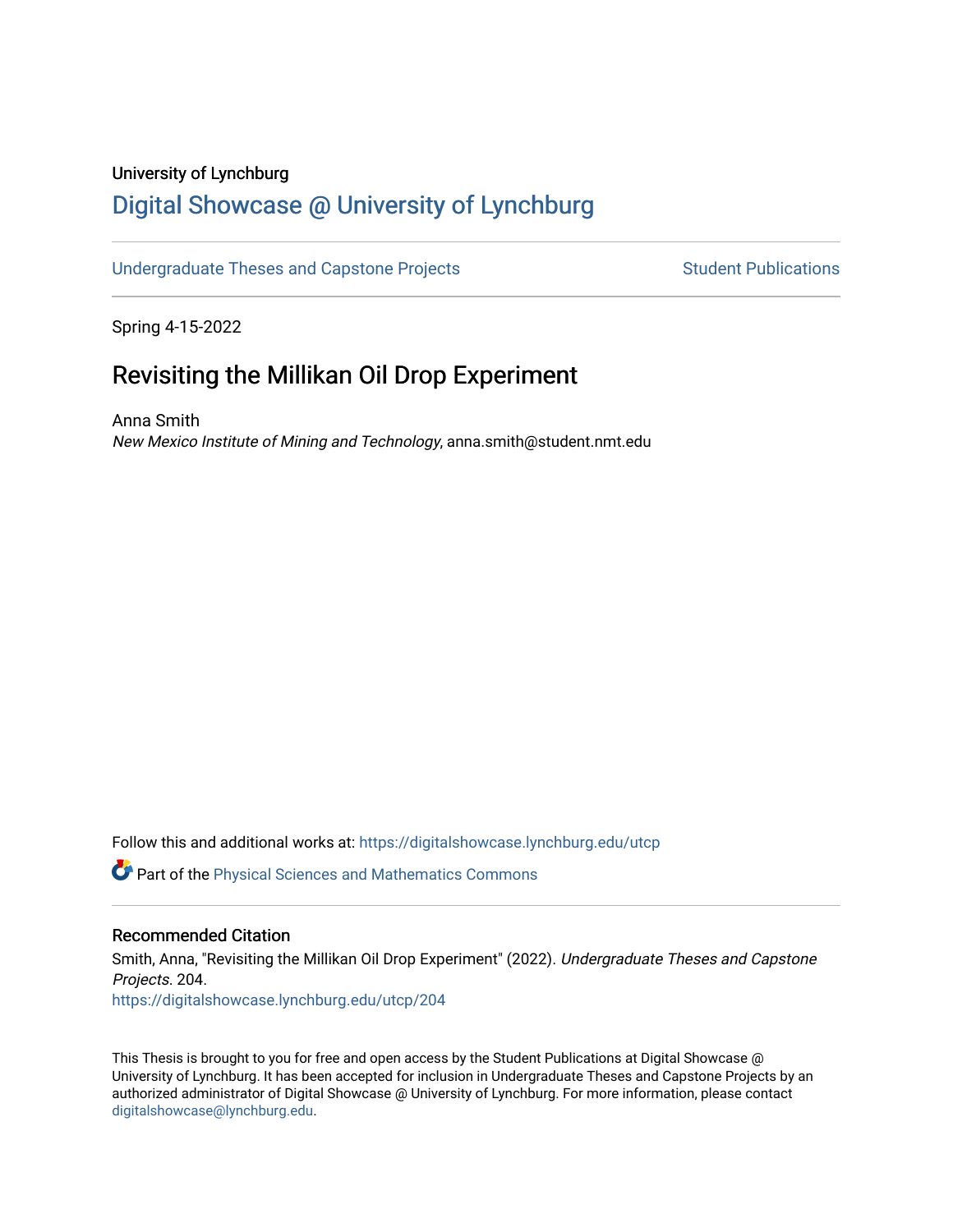# **Revisiting the Millikan Oil Drop Experiment Submitted 4/9/22**

#### **Abstract**

We present the findings of a simulated oil drop experiment to determine the charge of an electron. An apparatus with an oil chamber, telescope and CCD camera were used to keep track of 12 individual drops of oil of various sizes. Before taking any measurements, the voltage was calibrated by comparing 7 different voltage measurements from the apparatus with a voltmeter. Those measurements were plotted against each other to achieve calibration, which was included in the measurements taken from the oil drops. The distance between each division on the CCD program was also calculated by sticking a thin wire of known diameter into the opening of the oil drop chamber and scaling the division on the screen based on wire diameter. For each drop we measured the fall time and balancing voltage, which allowed the drop radius, velocity, and charge to be calculated. The charge of an electron was calculated using the ratios method, where for each charge calculated the largest whole number was subtracted, then the remaining decimal was divided by the smallest trail charge, and finally multiplied by the smallest measured charge. The average charge of an electron was found to be 5.4x10 $20+3.9x10^{-20}$  Coulombs. While this is not too far off from the published value of an electron, this experiment could have benefited from more oil drop measurements and trying different types of oils to compare the results.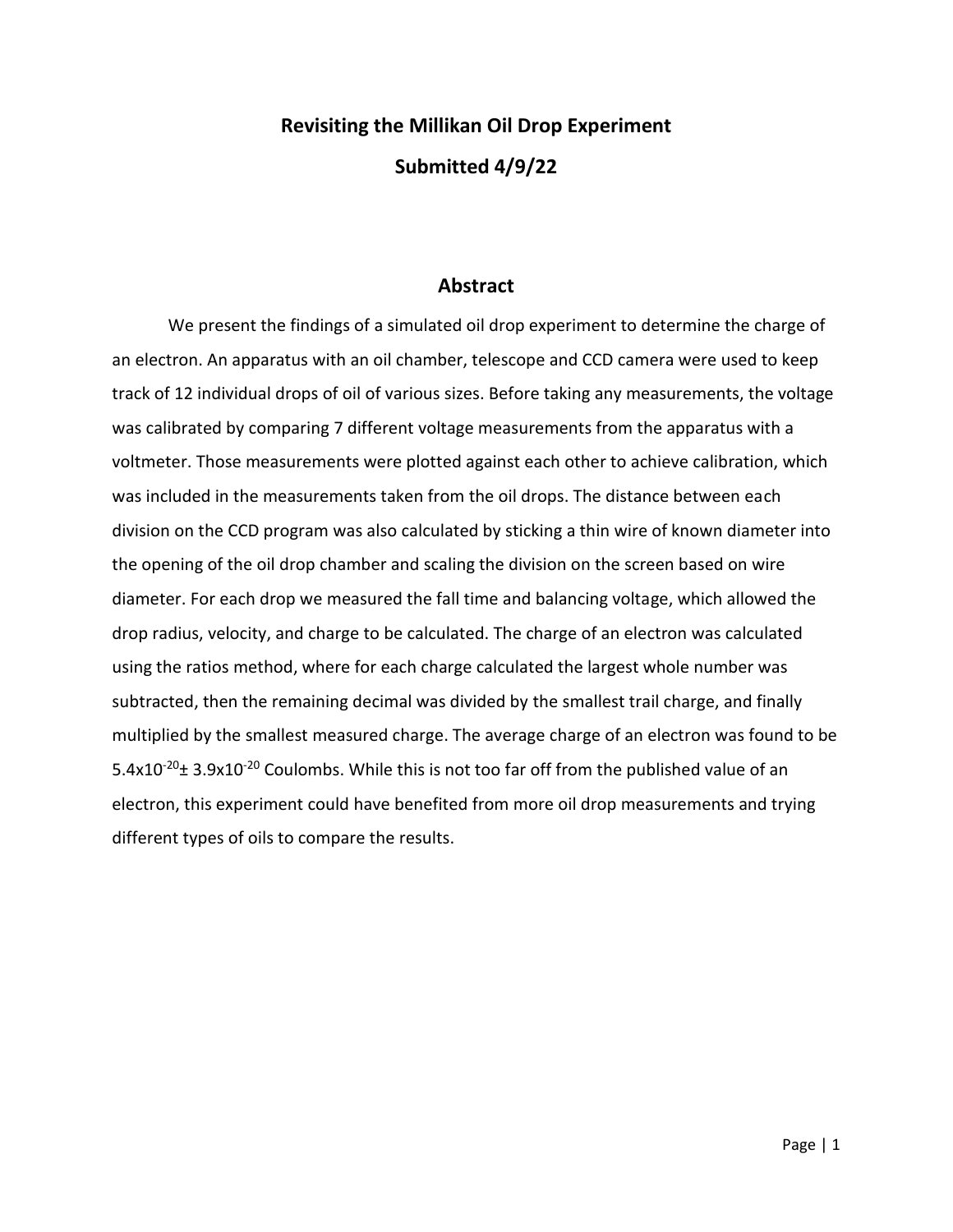#### **Introduction**

This experiment attempts to recreate and revisit the Millikan oil drop experiment by calculating the charge of an electron through repeated fall time and balancing voltage measurements for 12 different oil drops. Not only was the original oil drop experiment performed by Millikan extremely important, but it was also the next big step in calculating the charge of a single electron since J.J. Thomson had discovered the electron in 1897 and had measured its charge-to-mass ratio (aps.org). In the revisited experiment, a lot of issues must be accounted for: viscosity of the air, calibration of the voltage and the variability of the oil drop sizes. The main purpose of this paper is to highlight the amount of precision needed to achieve the published value for the charge of an electron, and to revisit one of the most fundamental scientific experiments that has changed the way we approach modern physics.

#### **Methods**

This experiment will use the following equipment:

- Two atomizers for the special mixture of oil
- A CCD camera which is attached to the oil drop apparatus
- Oil drop apparatus, manufactured from United Scientific Supplies INC. model MODAO1 (diagram of oil drop apparatus is Figure 1)
- A telescope connecting the apparatus to the CCD camera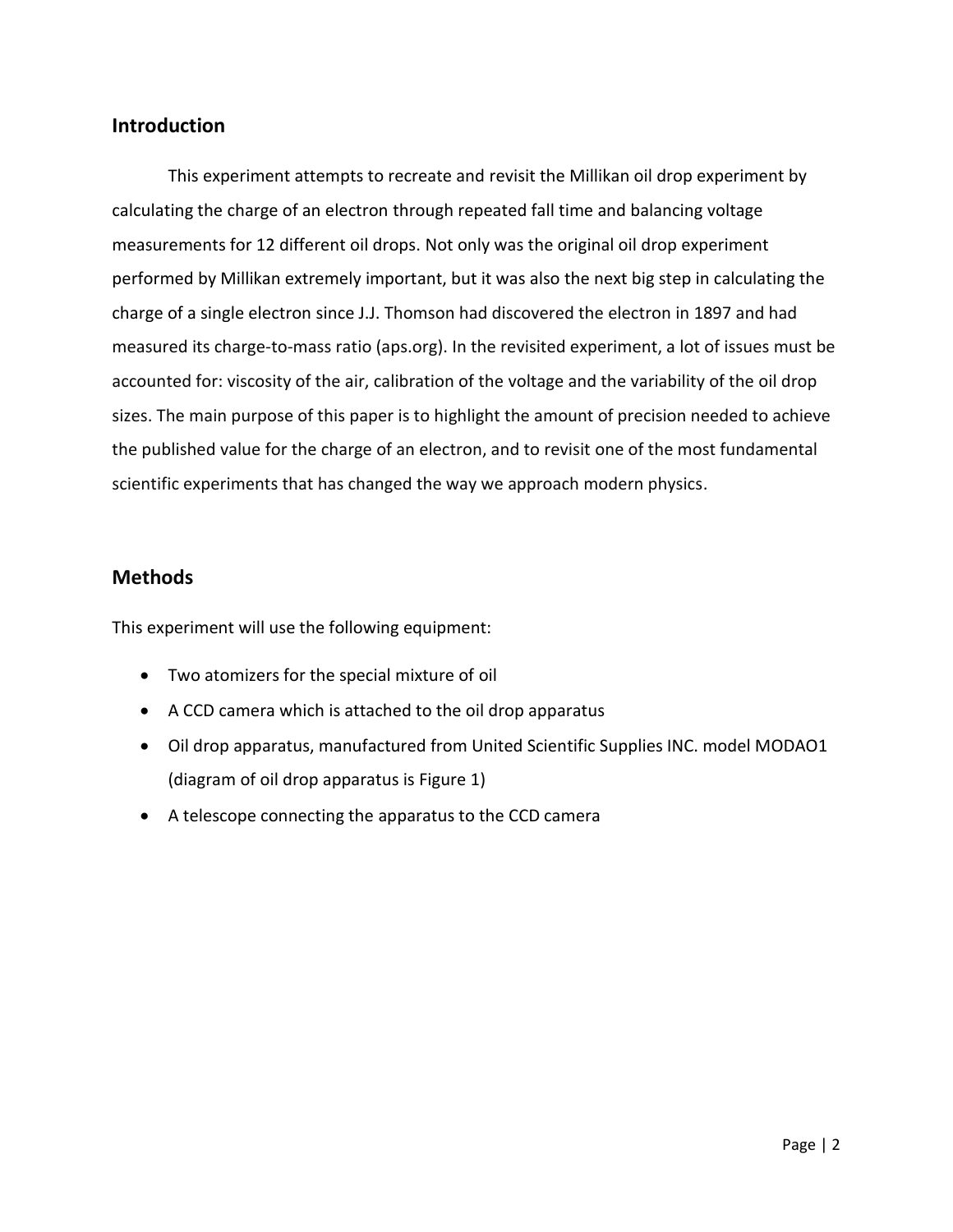

Figure 1: This image was taken from the United Scientific Supplies manual; it shows the various components of the oil drop apparatus.

The experiment begun by calibrating everything. The vertical scale division seen on the CCD camera screen was calibrated by sticking a small wire of known diameter into the oil drop hole, which was then scaled to the vertical divisions seen on the screen. This allowed for a more accurate travel distance of each individual oil drop to be known for calculations. Next, the voltage on the oil drop apparatus was calibrated by comparing the voltage read on the oil drop apparatus to a voltmeter reading. 7 different calibration measurements were made, and then the voltmeter reading was plotted against the apparatus voltage, the slope was taken and then factored into our 'Balance Voltage" measurements for each individual oil drop.

With calibrations finished, oil drop measurements could be taken. Using the atomizer, a fine oil mist was sprayed into the oil apparatus, and down into the oil drop hole. As the drops showed up onto the camera screen, a drop was chosen based on visibility. Usually, the smallest visible drops were chosen to take measurements from. Once a viable drop was chosen, the voltage on the apparatus was changed until the drop was balanced and not falling or floating upwards. This balancing voltage was recorded. Then the voltage was varied such that the oil drop could be moved to the top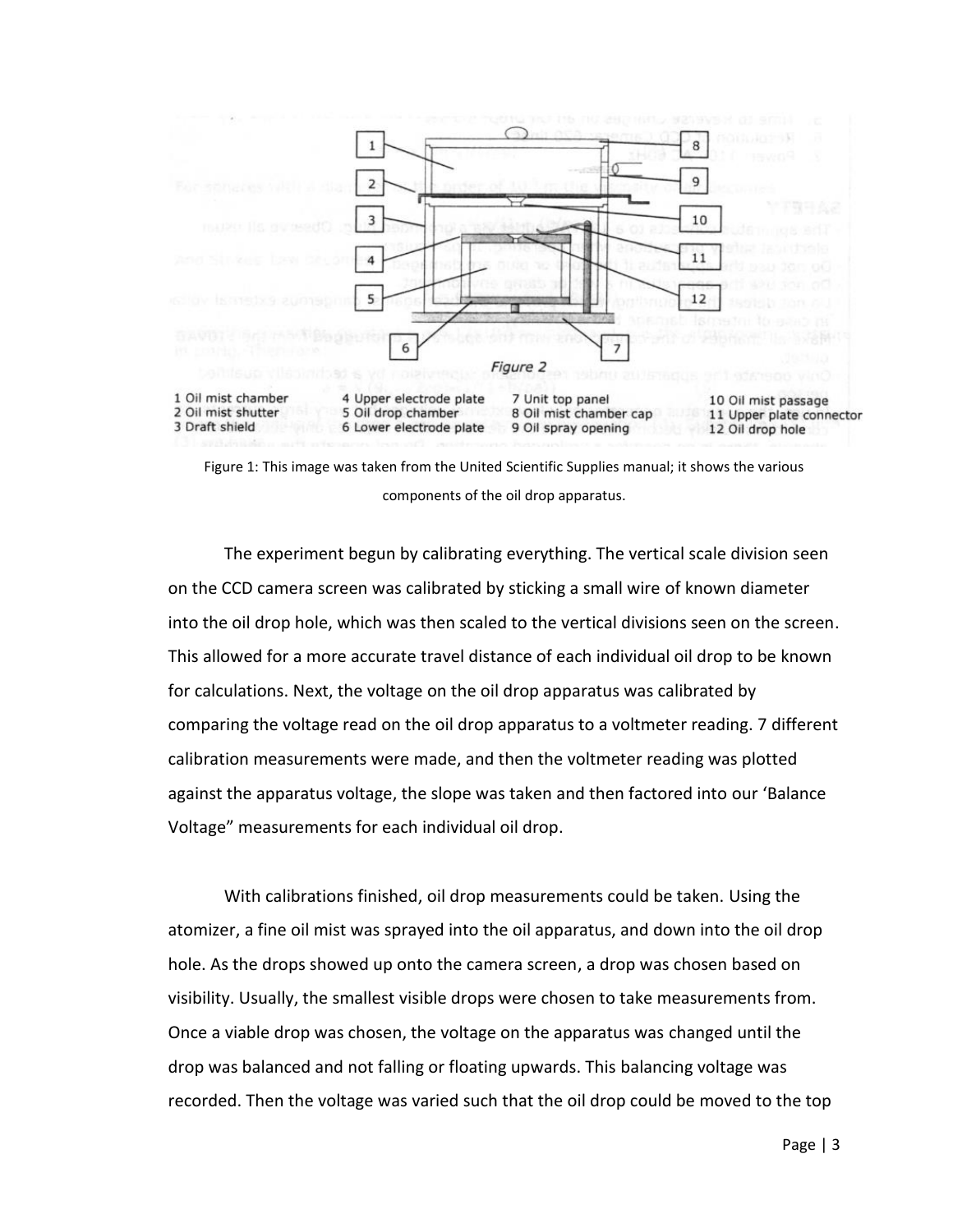of the screen, and then dropped through two of the vertical divisions. The fall time was measured for the oil drop to fall through two vertical divisions. This was repeated 3 times per oil drop, and then averaged. Altogether, 12 viable oil drops were observed and recorded.

By measuring the balancing voltage and fall time for each drop, the velocity, oil drop radius and the oil drop charge was calculated. To calculate the velocity, using simple kinematics, it was  $v_g = d/t$ , where d is the distance travelled and t is the fall time for each drop. To calculate the oil drop radius, we used the force balance equation between the gravitational force and Stoke's drag force as follows:

 $F_d = 6 \pi \eta a v_a$  (Stoke's equation)

 $F_q = mg$  (Gravitational force)

Therefore, by equating the two forces:

 $mg = 6\pi\eta av_a$ 

We also know that mass is the product of volume and density. So, by substituting that expression in for the mass, and solving for the oil drop's radius we get the following

expression:

$$
a=\frac{mg}{6\pi\eta v_g}
$$

After calculating each of the oils drop's radii, the charge for each drop was calculated. Start off with the force balance between the gravitational force and the force from the electric field:

$$
mg = qE
$$

We know that the electric field can be written in terms of voltage and distance. This is explained in *Introduction to Electrodynamics by David J. Griffiths.*

$$
mg = q\frac{V}{d}
$$

rearrange to solve for q, the charge of the oil drop:

$$
q = \frac{mgd}{V}
$$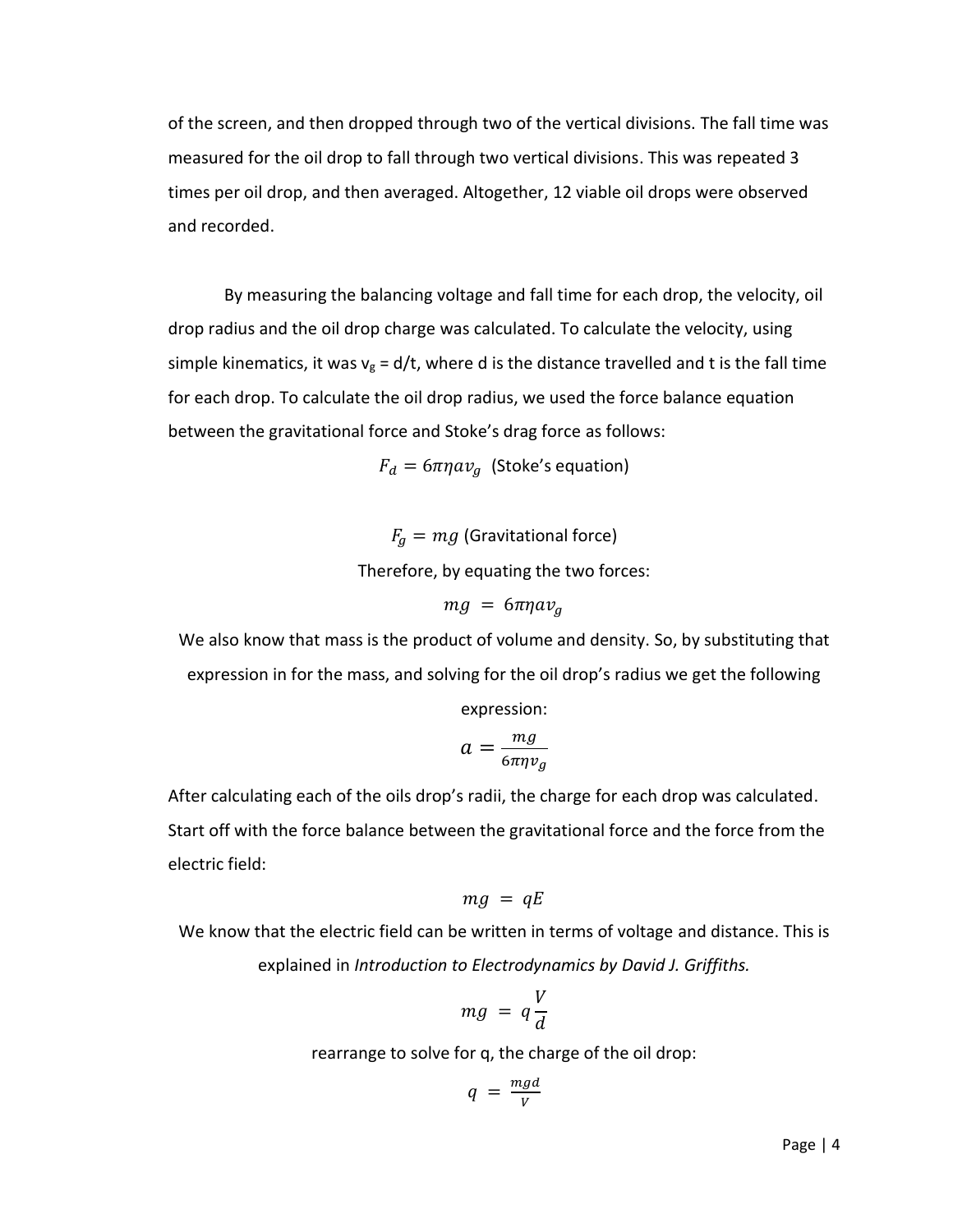Once all the oil drop charges have been calculated, the ratios method was utilized to get the experimental charge of a single electron. The ratios method is as follows: take each calculated oil drop charge and divide by the smallest charge value that is in the data set, then subtract off the nearest whole number from that ratio. After that, multiply that number by the smallest charge value in the dataset. Do that for each drop and average all of them together to get the charge of a single electron. This method was used because the size of the oil drops varied, so it was accurate to conclude that each oil drop has only exactly one electron per oil drop.

#### **Results**



#### Calibration of the oil drop apparatus voltage

figure 2: This chart is for the calibration of the oil drop apparatus. Vd is the voltage read from the apparatus, while Vm is the voltage measured from a voltmeter. A linear line was used to find the relation between the two. Both axis are measured in volts.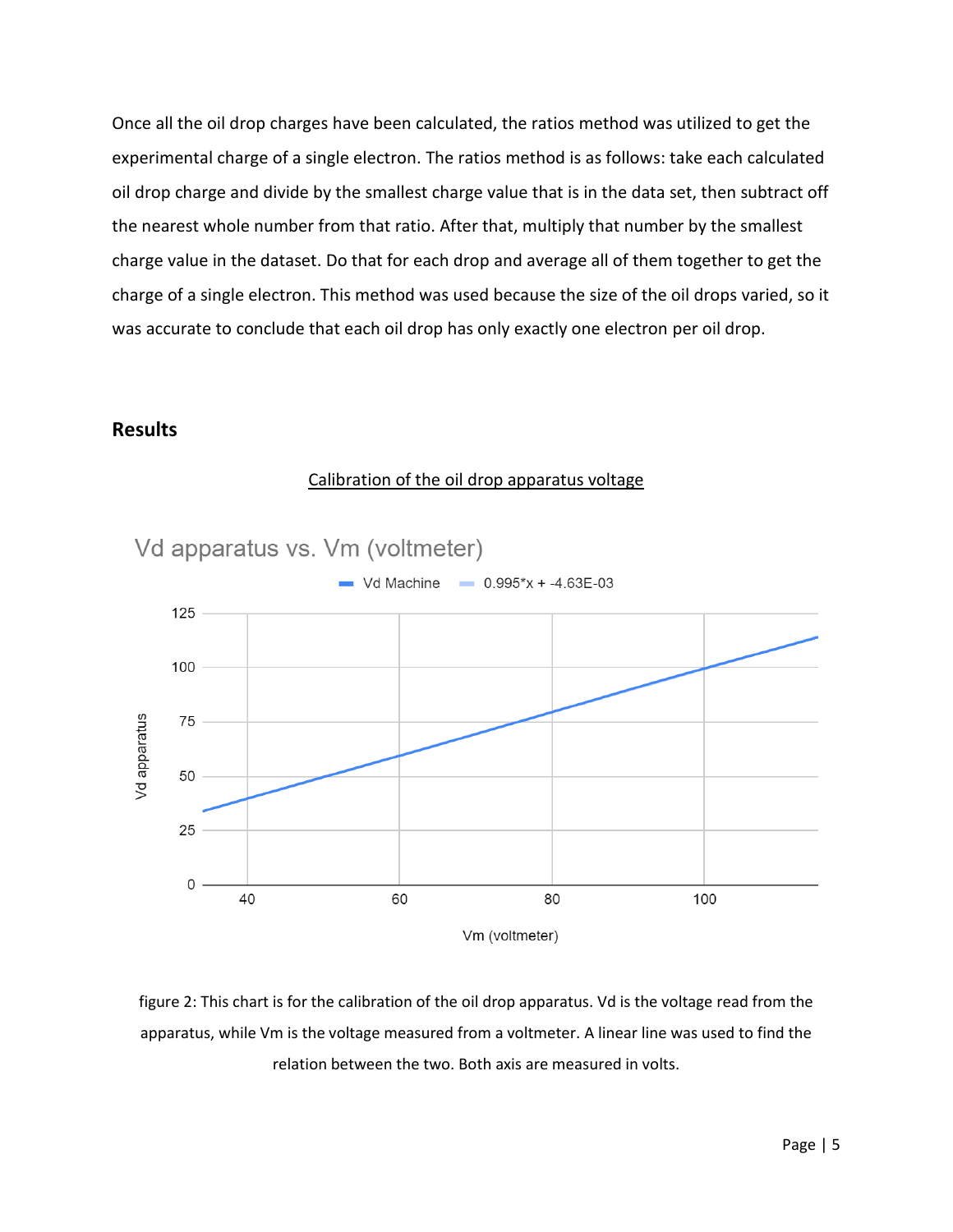From figure 2 the balance voltage was calibrated. Using the Linear equation between the two voltage values, the ratio (slope) is 0.995, which means that the balanced voltage seen on the apparatus was multiplied by 0.995 to get the calibrated voltage. The calibrated voltage value was used in the calculations.

| Drop | Fall Time (s)    | Velocity (m/s) | Balance<br>Voltage | Radius (m) | Mass (kg)  | Charge of<br>oil drop (C) | <b>Scaled Charge</b> |
|------|------------------|----------------|--------------------|------------|------------|---------------------------|----------------------|
| 1    | $62.3 \pm 5.12$  | 6.80E-06       | 9                  | 2.41E-07   | 5.78E-17   | 3.15E-19                  | 1.50E-20             |
| 2    | $40.2 \pm 4.96$  | 1.06E-05       | 30                 | 3.01E-07   | $1.12E-16$ | 1.84E-19                  | 3.45E-20             |
| 3    | $36.3 \pm 7.42$  | 1.20E-05       | 44                 | 3.21E-07   | 1.35E-16   | 1.51E-19                  | 1.50E-21             |
| 4    | $22.7 \pm 4.49$  | 1.87E-05       | 27                 | 4.00E-07   | 2.64E-16   | 4.79E-19                  | 2.85E-20             |
| 5    | $13.9 \pm 0.164$ | 3.06E-05       | 27                 | 5.12E-07   | $5.52E-16$ | 1.00E-18                  | 1.02E-19             |
| 6    | $11.5 \pm 0.909$ | 3.70E-05       | 13                 | 5.63E-07   | 7.34E-16   | 2.77E-18                  | 1.27E-19             |
| 7    | $17.1 \pm 2.06$  | 2.49E-05       | 16                 | 4.62E-07   | 4.05E-16   | 1.24E-18                  | 4.20E-20             |
| 8    | $5.92 \pm 0.319$ | 7.21E-05       | 78                 | 7.86E-07   | 2.00E-15   | 1.25E-18                  | 5.40E-20             |
| 9    | $4.73 \pm 0.123$ | 9.10E-05       | 20                 | 8.83E-07   | 2.83E-15   | 6.94E-18                  | 9.45E-20             |
| 10   | $34.3 \pm 5.32$  | 1.20E-05       | 35                 | 3.21E-07   | 1.35E-16   | 1.90E-19                  | 4.05E-20             |
| 11   | $3.24 \pm 0.155$ | 1.33E-04       | 79                 | 1.07E-06   | 5.00E-15   | 3.10E-18                  | 1.05E-20             |
| 12   | $10.6 \pm 0.177$ | 4.01E-05       | 48                 | 5.86E-07   | 8.28E-16   | 8.46E-19                  | 9.60E-20             |

#### Oil Drop characteristics Table

Table 1: This is the table for all the oil drop characteristics, as well as the charge and size of each oil

drop.

From table 1 the charge of a single electron was calculated by taking the average of all the scaled charges. The charge for an electron from this experiment is  $5.4x10^{-20}$ ±  $3.9x10^{-20}$ Coulombs.

## **Conclusions**

By revisiting the Millikan oil drop experiment, it is clear that a lot of factors need to be considered. The results presented in this report are  $5.4x10^{-20}$ ±  $3.9x10^{-20}$  coulombs for the